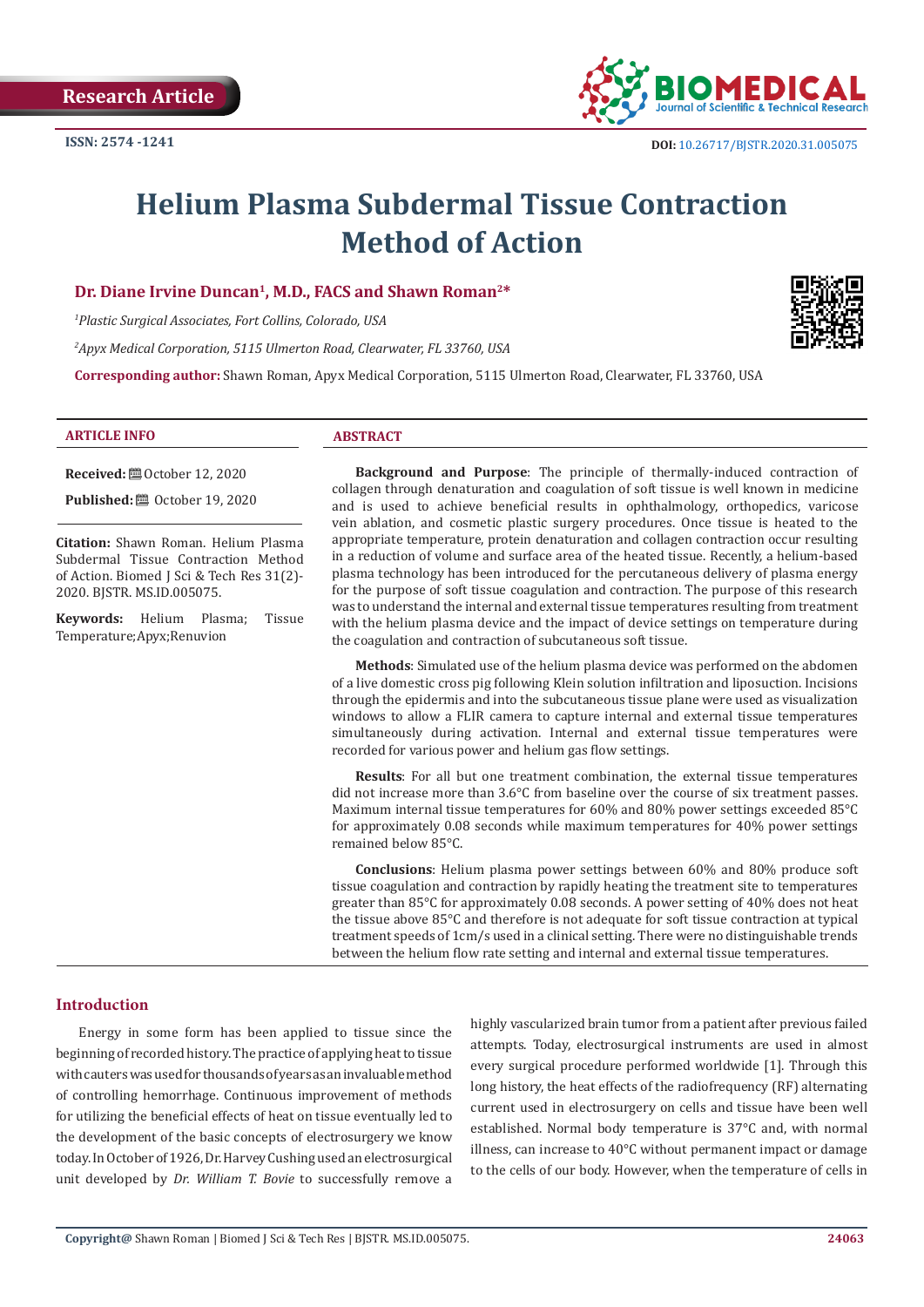tissue reaches 50°C, cell death occurs in approximately 6 minutes [2]. When the temperature of cells in tissue reaches 60°C, cell death occurs instantaneously [3]. Between the temperatures of 60°C and just below 100°C, two simultaneous processes occur [1]. The first is protein denaturation leading to coagulation which will be discussed in more detail below. The second is desiccation or dehydration as the cells lose water through the thermally damaged cellular wall. As temperatures rise above 100°C, intracellular water turns to steam, and tissue cells begin to vaporize as a result of the massive intracellular expansion that occurs. Finally, at temperatures of 200°C or more, organic molecules are broken down into a process called carbonization. This leaves behind carbon molecules that give a black and/or brown appearance to the tissue [1].

Understanding these heat effects of RF energy on cells and tissue can allow the predictable changes to be used to accomplish beneficial therapeutic results. Protein denaturation leading to soft tissue coagulation is one of the most versatile and widely utilized tissue effects. Protein denaturation is the process in which hydrothermal bonds (crosslinks) between protein molecules, such as collagen, are instantaneously broken and then quickly reformed as tissue cools [4]. This process leads to the formation of uniform clumps of protein typically called coagulum through a subsequent process known as coagulation [1]. In the process of coagulation, cellular proteins are altered but not destroyed and form protein bonds that create

homogenous, gelatinous structures [1]. The resulting tissue effect of coagulation is extremely useful and most commonly used for occluding blood vessels and causing hemostasis [1]. In addition to causing hemostasis, coagulation results in predictable contraction of soft tissue [4-6]. Collagen is one of the main proteins found in human skin and connective tissue. The coagulation/denaturation temperature of collagen is conventionally stated to be 66.8°C, although this can vary for different tissue types [4]. Once denatured, collagen rapidly contracts as fibers shrink to one-third of their overall length [5]. However, the amount of contraction is dependent upon the temperature and the duration of the treatment. As depicted in Figure 1, the hotter the temperature the shorter amount of treatment time needed for maximal contraction [5]. For example, collagen heated at a temperature of 65°C must be heated for greater than 120 seconds for significant contraction to occur, but at a temperature of 85°C, maximal contraction occurs in approximately 0.044 seconds [5]. This principle of thermally-induced contraction of collagen through denaturation and coagulation of soft tissue is well known in medicine and is used to achieve beneficial results in ophthalmology [7], orthopedics [8], varicose vein ablation [9], and cosmetic plastic surgery procedures [10-20]. Once tissue is heated to the appropriate temperature, protein denaturation and collagen contraction occur resulting in a reduction of volume and surface area of the heated tissue [4-6].



**Figure 1:** Percent of collagen contraction as a function of time for different treatment temperatures [5].Hotter temperatures require less treatment time to achieve maximal contraction.

**Background of Rf Technologies For Subcutaneous Clinical Applications:** Recently, the use of thermal-induced collagen/tissue contraction has been expanded to minimally invasive procedures [17-22]. Laser-assisted lipolysis (LAL) and radiofrequencyassisted lipolysis (RFAL) devices have combined the removal of subcutaneous fat with soft tissue heating to address the tissue laxity that often results from fat volume removal [17-22]. These devices

are placed in the same subcutaneous tissue plane as a standard suction-assisted lipolysis (SAL) cannula and are used to deliver thermal energy to coagulate the subcutaneous tissue including the fascia and the septal connective tissue [17-22]. The coagulation of the subcutaneous tissue results in collagen/tissue contraction (shrinkage) and changes in the mechanical behavior of the tissue [6]. The amount of contraction/shrinkage is well established in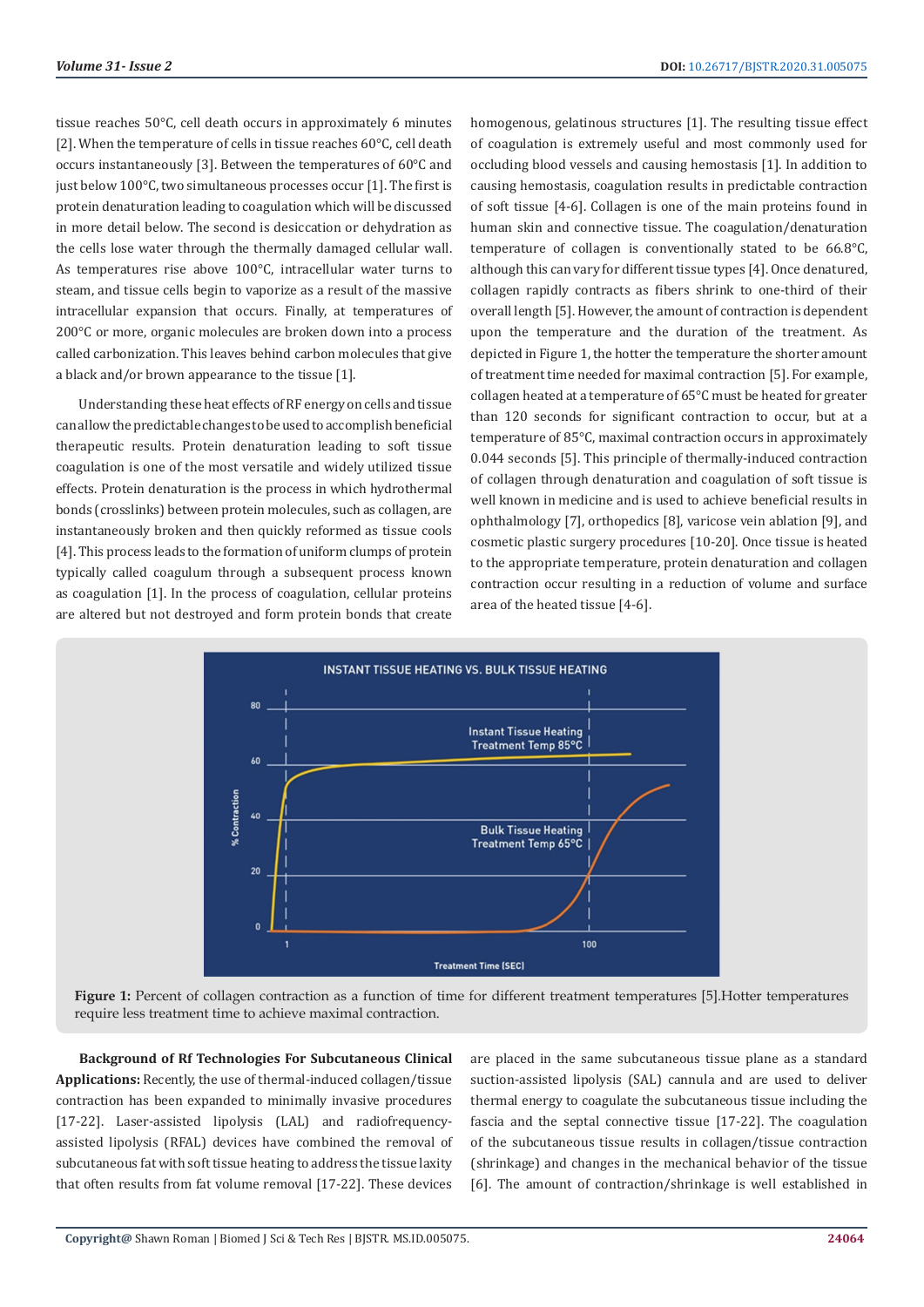the scientific literature and has long been used as a method for quantifying the amount heat-induced damage to collagen and collagenous tissues [4].

More recently, a helium-based plasma technology (Renuvion®; Apyx™ Medical Corporation, Clearwater, FL) has been introduced for the percutaneous delivery of RF energy and helium plasma for cutting, coagulation, and ablation of soft tissue [23]. The system consists of an electrosurgical generator unit, a handpiece and a supply of helium gas. RF energy is delivered to the handpiece by the generator and used to energize an electrode. When helium gas is passed over the energized electrode, a helium plasma is generated which allows heat to be applied to tissue in two different and distinct ways [23]. First, heat is generated by the actual production of the plasma beam itself through the ionization and rapid neutralization of the helium atoms. Second, since plasmas are very good electrical conductors, a portion of the RF energy passes from the electrode to the patient and heats tissue by passing current through the resistance of the tissue, a process known as Joule heating [1,23].

The conductive helium plasma beam can be thought of as a flexible wire or electrode that "connects" to the tissue that represents the path of least resistance for the flow of the RF energy. Tissue that represents the path of least resistance is typically either the tissue that is in closest proximity to the tip of the device, or the tissue that has the lowest impedance (is the easiest to pass energy through). When used for the coagulation of subcutaneous soft tissue, this means that the energy from the helium plasma device is not directed or focused in any set direction when activated in the subdermal plane. If the path of least resistance is through the muscle fascia, the plasma energy will be directed to the muscle fascia. If the path of least resistance is through the fibroseptal network (FSN), the plasma energy will be directed there. As the tip of the device is drawn through the subdermal plane, new structures are introduced to the tip of the device and the path of least resistance is constantly changing [23]. As the energy is constantly finding a new preferred path, the plasma beam quickly alternates between treating the different tissue surrounding the tip of the device. This allows for 360° tissue treatment without the need for the user to direct the flow of energy. Since the FSN is typically the closest

tissue to the tip of the device, most of the energy delivered results in coagulation and contraction of the fibroseptal bands. Published studies have shown that the majority of soft tissue contraction induced by subcutaneous energy delivery devices is due to its effect on the FSN [18,19]. Therefore, maximizing the energy flow to the FSN expedites the soft tissue contraction process.

Purpose: The purpose of this research utilizing a live porcine model is to understand the internal and external tissue temperatures resulting from treatment with the helium plasma device and the impact of device settings on temperature during the coagulation and contraction of subcutaneous soft tissue.

# **Material and Methods**

To simulate clinical conditions as closely as possible, Klein solution infiltration and liposuction was performed on the abdomen of a live female domestic cross pig. This animal experiment was conducted in compliance with the National Institutes of Health guide for the care and use of laboratory animals and was approved by the laboratory's internal animal care and use committee prior to initiation. After completion of the liposuction, 1cm long incisions were made through the epidermis and dermis to allow for visualization of the subdermal tissue plane. These 1cm long incisions served as visualization windows that facilitated the use of a Forward Looking Infrared (FLIR) camera to simultaneously measure the internal and external tissue temperatures. Using a treatment speed of 1 cm/s, six treatment passes were performed using the helium plasma device at the various treatment settings listed in Table 1. For each of the treatment combinations tested, a single treatment pass consisted of three strokes of the device in the superficial subdermal plane. As detailed in (Figure 2), the first stroke was approximately 30° to the right of the visualization window, the second stroke passed directly underneath the visualization window, and the third stroke was approximately 30° to the left. During treatment, the FLIR camera was focused on the visualization window and the surrounding external tissue. Thermal imaging videos were captured and analyzed to extract maximum external tissue temperatures as well as internal tissue temperatures as a function of time for each treatment combination.

| <b>HeliumPlasma Treatment Settings Tested</b> |                         | <b>Results</b>                                 |                                           |                                   |                                                       |  |
|-----------------------------------------------|-------------------------|------------------------------------------------|-------------------------------------------|-----------------------------------|-------------------------------------------------------|--|
| <b>Power Setting</b>                          | <b>Helium Flow Rate</b> | <b>Starting External</b><br>Temp $(^{\circ}C)$ | <b>Max External Temp</b><br>$(^{\circ}C)$ | $Max \Delta$ External Temp<br>(C) | $Avg \Delta$ External Temp Per<br>Treatment Pass (°C) |  |
| 40%                                           | 1 lpm                   | $30.1^\circ$                                   | $32.0^\circ$                              | $1.9^\circ$                       | $0.3^\circ$                                           |  |
|                                               | 2 lpm                   | $33.6^\circ$                                   | $34.3^\circ$                              | $0.7^\circ$                       | $0.0^\circ$                                           |  |
|                                               | 4 lpm                   | $33.5^\circ$                                   | $34.8^\circ$                              | $1.3^\circ$                       | $0.1^\circ$                                           |  |
|                                               | Average                 | $32.4^\circ$                                   | $33.7^\circ$                              | $1.3^\circ$                       | $0.1^\circ$                                           |  |
|                                               | Std Dev                 | $1.6^\circ$                                    | $1.2^\circ$                               | $0.5^\circ$                       | $0.1^\circ$                                           |  |
| 60%                                           | 1 lpm                   | $31.6^\circ$                                   | $33.4^\circ$                              | $1.8^\circ$                       | $0.4^\circ$                                           |  |
|                                               | 2 lpm                   | $33.5^\circ$                                   | $34.0^\circ$                              | $0.5^\circ$                       | $0.6^\circ$                                           |  |

**Table 1:** Helium plasma treatment settings tested and external tissue temperature results.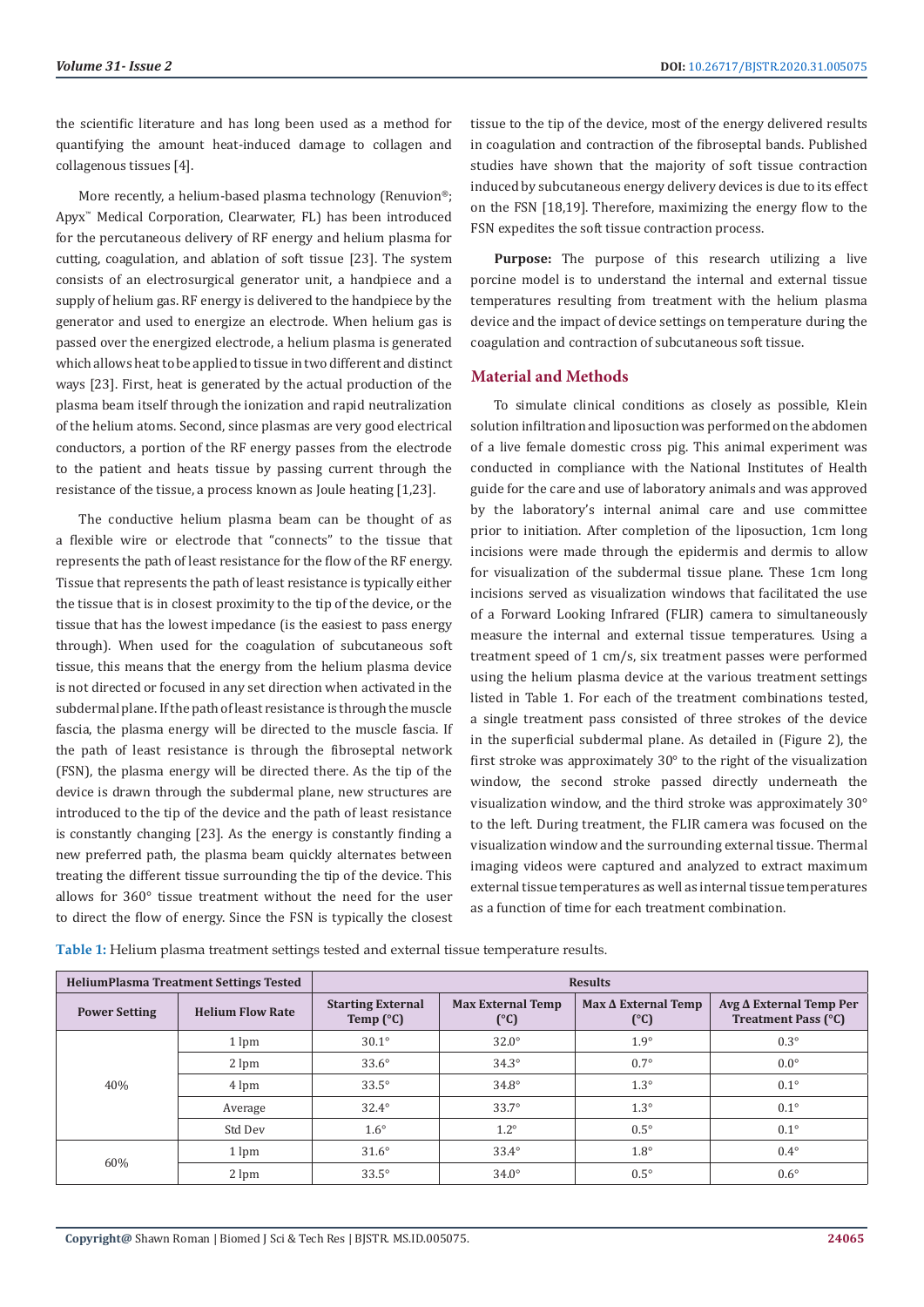|     | 4 lpm   | $29.8^\circ$ | $32.4^\circ$ | $2.6^\circ$  | $0.4^{\circ}$ |
|-----|---------|--------------|--------------|--------------|---------------|
|     | Average | $31.6^\circ$ | $33.3^\circ$ | $1.6^\circ$  | $0.5^\circ$   |
|     | Std Dev | $1.5^\circ$  | $0.7^\circ$  | $0.9^\circ$  | $0.1^\circ$   |
| 80% | 1 lpm   | $30.6^\circ$ | $34.2^\circ$ | $3.6^\circ$  | $0.6^\circ$   |
|     | 2 lpm   | $31.6^\circ$ | $35.1^\circ$ | $3.5^\circ$  | $0.6^\circ$   |
|     | 4 lpm   | $31.7^\circ$ | $43.3^\circ$ | $11.6^\circ$ | $1.9^\circ$   |
|     | Average | $31.3^\circ$ | $37.5^\circ$ | $6.2^\circ$  | $1.0^\circ$   |
|     | Std Dev | $0.5^\circ$  | $4.1^\circ$  | $3.8^\circ$  | $0.6^\circ$   |



**Figure 2:** Image depicting the treatment method (2a left image) and a corresponding image captured from the FLIR thermal imaging videos (2b right image).The visualization window allows for simultaneous capture of the internal and external tissue temperatures.

# **Results**

#### **External Tissue Temperatures**

The maximum temperatures recorded for the external tissue following six treatment passes are summarized in Table 1. Prior to treatment, the epidermal temperatures ranged from 29.8°C to 33.6°C. For all treatment combinations except for one, the external

tissue temperature did not increase more than 3.6°C over the course of the six treatment passes. The treatment combination of 80% power, 4 liters per minutes (lpm) of helium flow saw an increase of 11.6°C over the baseline temperature resulting in a maximum external tissue temperature of 43.3°C. This apparent outlier in the data was analyzed further and is explained below in the Discussion section.

### **Internal Tissue Temperatures**

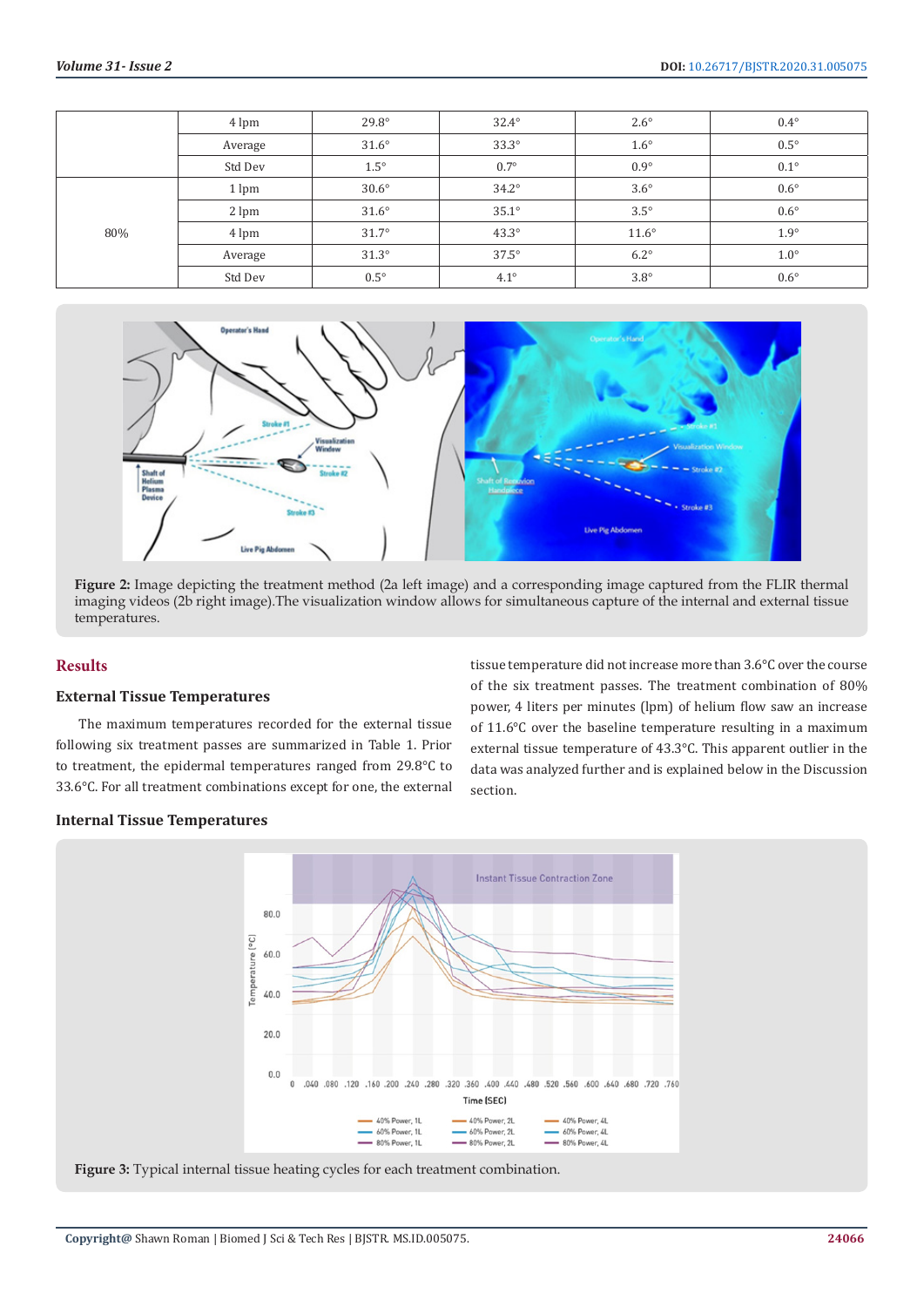Since the internal temperatures rise and fall quickly as the energy is passed over the tissue, the maximum internal temperatures were evaluated as a function of time. Figure 3 shows typical curves for each treatment combination of the maximum internal temperature (°C) versus time (seconds). The heat cycle for a given treatment area consists of a rapid increase in temperature as the tip of the helium plasma device approaches, a maximum temperature as the tip passes directly over the area, and a rapid return to the baseline temperature as the tip moves away, all within a span of approximately 0.24 seconds. Maximum temperatures for the 60% and 80% power settings exceeded 85°C for approximately 0.08 seconds while maximum temperatures for the 40% power settings remained below 85°C.

# **Discussion**

One of the main challenges associated with percutaneous delivery of energy for the purpose of thermal-induced collagen/ tissue contraction is the balance that must be achieved between heating the internal tissues enough to achieve the desired contraction while maintaining safe external tissue temperatures. Most commercially available RF devices work on the principle of bulk tissue heating [17-22]. In these devices, the energy is primarily directed into the dermis and the device is activated until a pre-set subdermal temperature in the range of 65°C is achieved and maintained across the entire volume of tissue, or the epidermal temperatures rise to unsafe levels. As shown above in Figure 1, at 65°C, the tissue being treated must be maintained at that temperature for a minimum of 120 seconds for maximal contraction to occur. Although these devices have proven effective in achieving soft tissue contraction [20], the process of heating the tissue to the treatment temperature and maintaining that temperature for extended periods can be time consuming [19]. In addition, during this process, the heat eventually conducts to the epidermis requiring constant monitoring of epidermal temperatures to ensure they do not exceed safe levels [17-22].

The results of this study demonstrate that the helium plasma device heats tissue differently than the bulk-heating RF devices. The helium plasma device heats each treatment location to temperatures greater than 85°C for approximately 0.08 seconds. As shown in Figure 1, 0.08 seconds is long enough to achieve maximal contraction. Unlike with bulk tissue heating, the tissue surrounding the treatment location remains at much cooler temperatures resulting in rapid cooling after the application of the energy through conductive heat transfer. In the process, less heat is transferred to the epidermis resulting in safe external temperature increases of 3.6°C or less over as many as six treatment passes.

The external tissue temperature increase of 3.6°C or less referenced above excluded one outlier in the data at the treatment settings of 80% and 4 lpm which saw an increase of 11.6°C. Further analysis of the thermal imaging video for this data point revealed

that the highest temperatures were seen within 40mm from the incision site (Figure 4). Since all treatment strokes converge at the incision site, it is important to stop activation of the energy as the tip approaches the incision site to avoid over-heating in this area. For this particular data point (the last one taken during this study), not as much care was taken to stop activation in this area resulting in energy being delivered to the tissue with all three strokes performed with each of the six treatment passes (18 doses of energy total). The external tissue temperatures in all other areas for this treatment combination were equivalent to those seen for 80% power at 1 lpm and 2 lpm helium flow rates. Although this outlier in the data was caused by a mistake in the execution of the protocol, the current design of the helium plasma device now includes indication lines on the shaft within 40mm of the tip to provide notification to the user to stop activation as the lines begin to exit the incision during use (Figure 5).



**Figure 4:** FLIR video image showing highest temperature within 40mm from the incision site for the outlier in the external tissue data.



**Figure 5:** Tip distance indicators added as a safety feature to the current design of the helium plasma device.